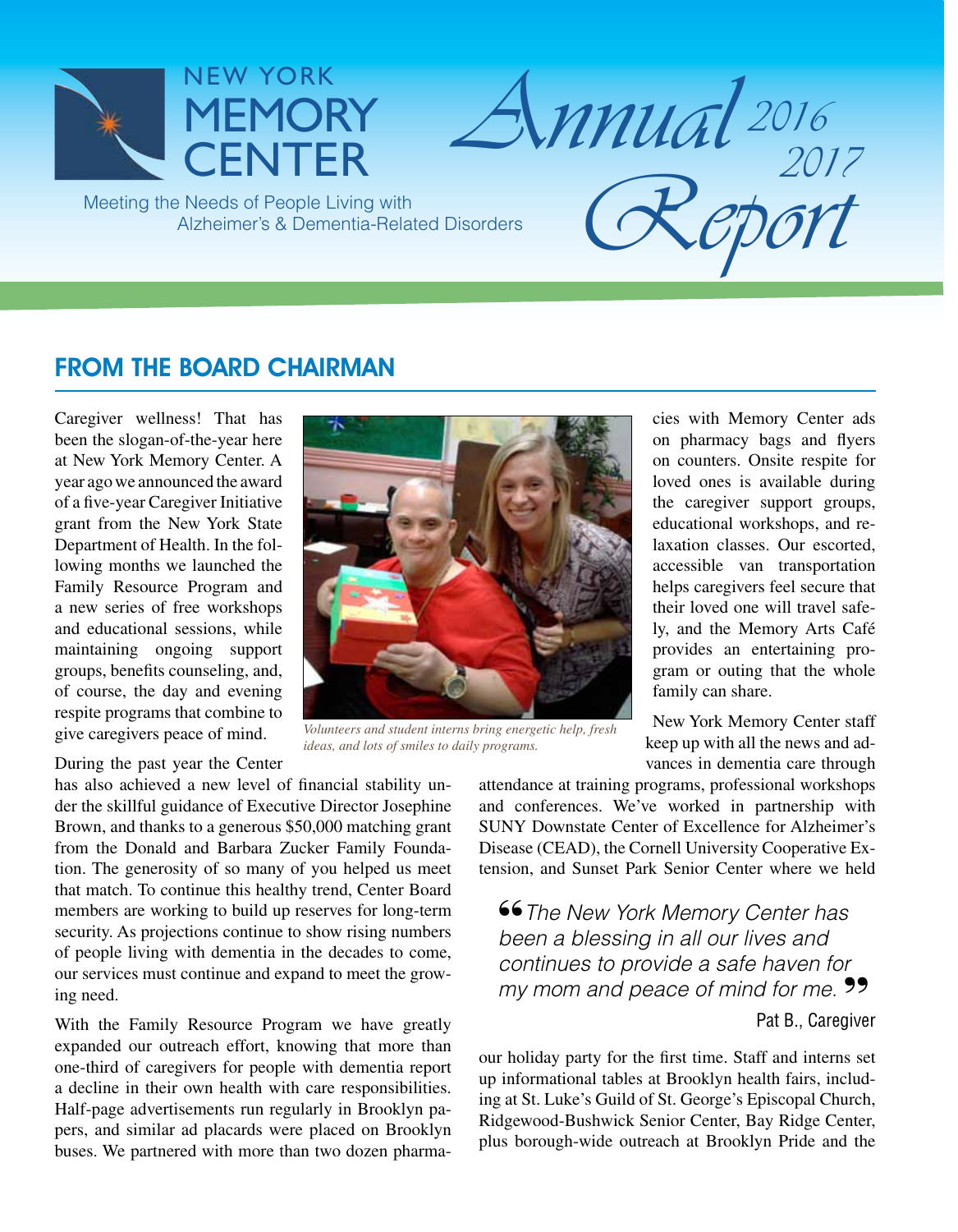annual Atlantic Antic.

Caregiver wellness programs and the Memory Arts Café are always free, and we are grateful to so many individual donors who have helped to make that possible. We have been deeply honored by the families who lost a loved one and chose to have memorial gifts donated to New York Memory Center, often specifying that those donations be used for scholarships so that others in need can attend the center. Other donors have doubled their gifts by using their employers' matching gift program, and we urge you to ask your employer about similar programs. With your continued help, our future is bright.

But we have not forgotten our past. New York Memory Center will be celebrating our 35th anniversary in 2018. We have so much to celebrate from so many lasting relationships in the community. And, until there's a cure for Alzheimer's Disease and dementia, we plan to be here making things easier and brighter for the individuals and families in Brooklyn living with memory loss.

Please join us for a program or plan a visit to the Center to see what we do. We look forward meeting more of you in person and thanking you for your ongoing support as we continue to grow our services and build our reserves for the long haul.

Warm Regards,

antre

Joe Giamboi President/Board Chairman

P.S. SAVE THE DATE! Plan to join us for our 35th Anniversray Gala, June 13, 2018, at the Liberty Warehouse, located right on the harbor in Red Hook. Watch for your invitation in the coming months by mail and email. We look forward to seeing you there.

*Photos by Ruth Benn, Megan Christ, and Mei Yu*



#### MEMORY ARTS CAFé

Under the leadership of Poet in Residence Gary Glazner, the Memory Arts Café completed its 6th year of amazing programming, including a trip to the Brooklyn Botanic Garden (left), performances by pianist Jae Kyo Han with the nonprofit group Sing for Hope, tap dancer Kaz Kamagi, and accordionist Ismail Butera and his band.

#### **MULTILINGUAL**



A recent census report showed that Brooklyn has the highest percentage of elderly residents who have limited or no Englishspeaking ability. All outreach materials are presented in English, Spanish, and Creole, and bilingual staff are available onsite.

programs & workshops

Karaoke (right) and improvisational drama (middle) are two popular programs among members at the Center. Olimpia Fis (far right) of the Cornell University Cooperative Extension led nutrition workshops for caregivers.





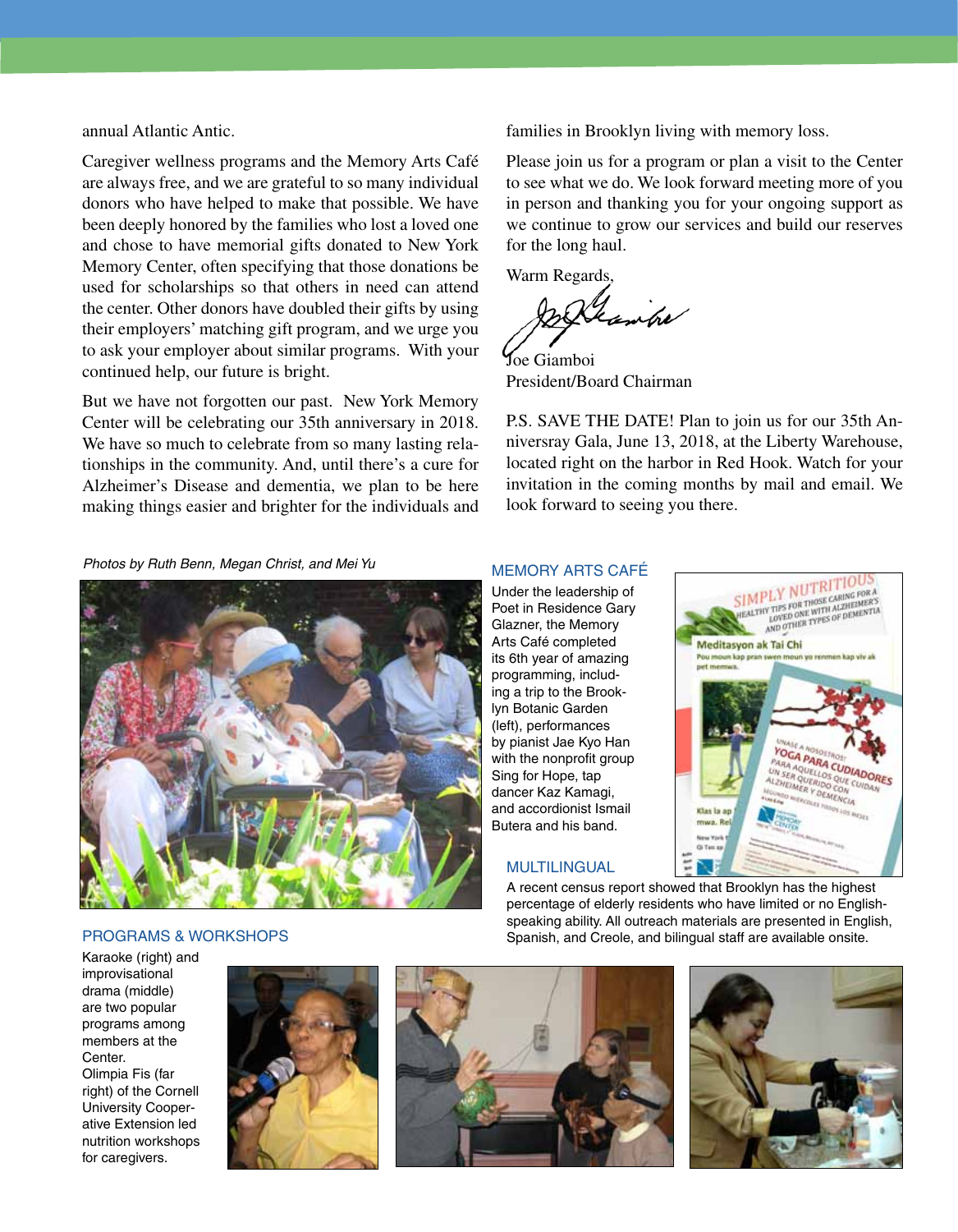

## **FOUNDATION GRANTS & CORPORATE SUPPORT**

AARP

Brooklyn Borough President Eric Adams Adelphi University School of Social Work Alzheimer's Association Alzheimer's Foundation of America State Assembly Member James Brennan CaringKind, NYC Corcoran Cares, Corcoran Group Real Estate Columbia Univ. School of Occupational Therapy Community Foundation of New Jersey Consolidated Edison Matching Gifts D'Agostino, Levine, Landesman & Lederman, LLP NYC Council Member Rafael Espinal Faith Home Foundation Ingram Yukez Gainen Carroll & Bertolotti, LLP Len Camber Charitable Trust Long Island University School of Social Work NYC Dept. for the Aging NY State Dept. of Health, Office for the Aging NYU School of Occupational Therapy NYU School of Social Work The Omer Foundation, Jay Fialkoff Pinot's Palette Reach NYC Retirees Association of DC 37 AFSCME, AFL-CIO Sommers Real Estate Steven Sommers Walt Disney Company Foundation Matching Gifts Donald & Barbara Zucker Foundation **DONORS** Amelia Aboff *In memory of Paul Ratzlaff* 

#### Barbara Amari *In honor of Fred & Lucretia Saraceno* Louis & Marie Amato *In honor of Fred & Lucretia Saraceno* Anonymous Anonymous *In memory of Rosalyn Valmont*  Susan Auerbach *In honor of Joan Minov* Sandi Bartel & David Polsk *In honor of Joan Minov* Ruth Benn Donald Bendernagel

Robert & Loretta Beranato *In honor of Fred & Lucretia Saraceno* Carl Bialik *In memory of Bernard Packer*  Joyce Bialik *In memory of Bernard Packer* Hoon Bodek *In memory of Paul Ratzlaff* Linda Bonstein *In honor of Bob & Megan Bonstein* Eric Boorstyn *In honor of Dr. Robert & Barbara Boorstyn* Anita Borkenstein *In memory of Norman Marcus* Rose Borruso *In honor of Joseph Giamboi Sr.* Patricia Bradley Raymond Bragar Carol Broll Michael Bruck *In memory of Norman Marcus* Vincent & Jean Cacace *In honor of Fred & Lucretia Saraceno* Megan & Elliott Christ Michael Cioroiu *In honor of Fred & Lucretia Saraceno* Gayle Iris Cohen *In memory of Norman Marcus* Susan Cohen *In memory of Norman Marcus* John & Harriett Corporon Mary & Darrell Courtley *In memory of Paul Ratzlaff* Rocco & Marie Cucchiaro *In honor of Joseph Giamboi Sr.* Emily Damron Alexis Giuffre DeScina *In honor of Fred & Lucretia Saraceno* Annmarie Desantis *In honor of Fred & Lucretia Saraceno* Darleen Diamond *In honor of Fred & Lucretia Saraceno* Vincent Diamond *In honor of Fred & Lucretia Saraceno* Christian DiPalermo *In memory of Frances Niedenthal* James & Suleika Drinane Evajoy Elliott *In memory of Paul Ratzlaff* Gillian Fallon *In honor of Valerie Mollison* Bill & JaDeanna Farris *In memory of Paul Ratzlaff* Anne Feldman *In honor of Eugene Feldman* Gary Finkel *In memory of Frances Niedenthal* Anne Foerg *In honor of Lorna Walcott-Brown* Lewis & Arleen Forsheit Josephine Foster *In memory of Paul Ratzlaff* Elsa & Curtis Francis Adelino Franquinha Marilyn Fraser *In memory of Rosalyn Valmont* Rosalie & Alan Friend

Maria Georgakopoulos *In honor of Fred &* 

*Lucretia Saraceno* Joseph Giamboi, Esq. Robert & Sara Glasser *In memory of Norman Marcus* Frank Godino *In honor of Fred & Lucretia Saraceno* Sharon Goldzweig *In memory of Shirley Shulman* Dominic & Amie Grillo *In honor of Fred & Lucretia Saraceno* Judith Grimaldi Peggy & Carlos Hernandez Meredith Hightower *In honor of the Incredible Staff* Lyn Hill Nelly & Richard Isaacson Andrea H. Jablow *In honor of Joseph Giamboi Sr.*  Deborah Jackson *In honor of the Incredible Staff* Yvonne Jackson Felicia Jamieson David Johnson *In honor of Fred & Lucretia Saraceno* Theresa A. Joyce David Kagan Kelly Karidis Allan F. Kramer II Sandra Kroll *In memory of Norman Marcus* Gregory & Annie Lagana *In honor of Fred & Lucretia Saraceno* Alan G. Larson *In honor of Joseph Giamboi Sr.* Jacob Letowsky Susan Lin Adam Love Patrice Mack *In memory of Mia Mack* Richard Malishchak *In memory of Paul Ratzlaff* Betty & Michael Marcus Marty Markowitz Denise Mazzav *In honor of Fred & Lucretia Saraceno* Margaret Mazzeo *In memory of Mary Ellen McDonnell* Gerard McFeely David & Cathy McGuire Marylou Millard *In memory of Clare Slattery* Carol & Burton Minov *In honor of Joan Minov* Joan G. Minov *In honor of Sandi Bartel & David Polsk* Dan Miran *In memory of our parents* Ho Ki Mok *In memory of Rosalyn Valmont* Lorraine Muczyn Jed Myers Irwin Nesoff

Marianne Nicolosi

# From all of us at New York Memory Center



Rosemary Palms Charles Pavlounis *In memory of Norman Marcus* Dominic Piccirillo Greg Pitkoff Margaret Poyatt Gary Press *In memory of Frances Niedenthal* Kenneth Price *In memory of Frances Niedenthal* Barbara & Paul Ratzlaff *In memory of Hillel Bodek*  Grace & Raymond Selent Ratzlaff *In memory of Paul Ratzlaff* Ian Ratzlaff *In memory of Paul Ratzlaff* Phyllis Rehm & Janet Kraft *In memory of Paul Ratzlaff* Jon Rivkind *In memory of Norman Marcus* Michael & Bronwen Ross *In memory of Paul Ratzlaff* Arnold Roth Frank Russo *In honor of Fred & Lucretia Saraceno* Junie Sahadath Carla Salls *In memory of Mia Mack* Alice Sandgrund Charles Saperstein *In honor of Joseph Giamboi Sr.* Anthony & Debra Saraceno *In honor of Fred & Lucretia Saraceno* John & Claudia Saraceno *In honor of Fred & Lucretia Saraceno* Lorraine Saraceno Philip and Victoria Saraceno *In honor of Fred & Lucretia Saraceno* Robert Scott Steven Scotti *In memory of Shirley Shulman* Stuart Sendell *In memory of Paul Ratzlaff* Chaye Shapot *In memory of Norman Marcus* Barry & Deena Silberman *In memory of Norman Marcus* Agnes Spicer *In memory of Paul Ratzlaff* Steven Stellman Thomas & Donna Tantuccio *In honor of Fred & Lucretia Saraceno* Vincent and Mary Tirolo Cheryl Ulie *In honor of Bernard Packer* Mary Valmont *In memory of Rosalyn Valmont*  Rita Van Straten Dino Veronese Rick & Geneva Voetter *In memory of Norman Marcus* Elise Wagner Ebonya Washington *In memory of Rosalyn Valmont*  Michael and Galen Weiser